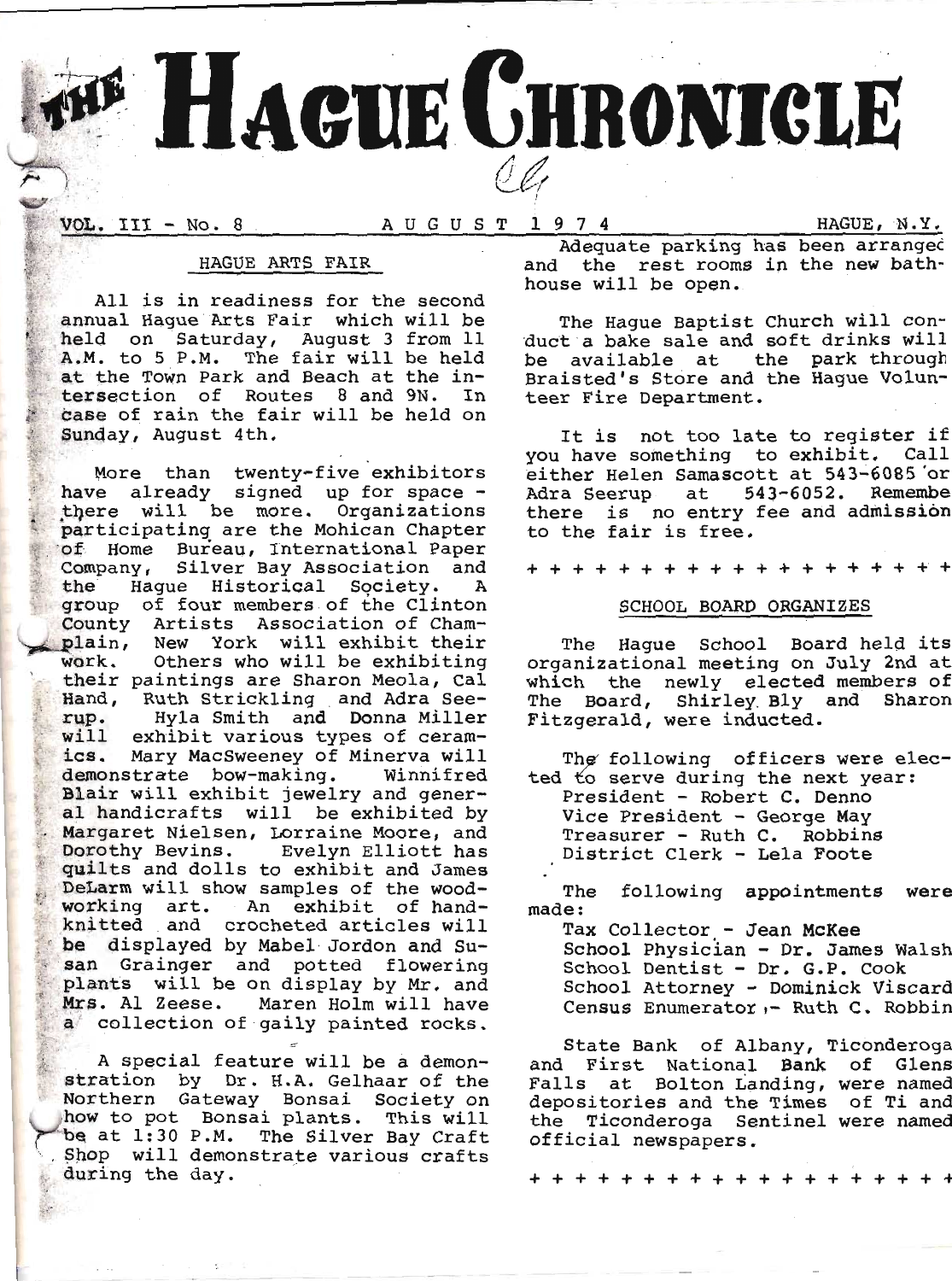. THE HAGUE CHRONICLE is edited and published monthly by Emil Seerup, Box 2504, Silver Bay, New York, 12874.<br>It is supported financially by civic-<br>minded citizens and local civic or-<br>ganizations. News items and an-<br>nouncements of general interest to<br>the community are solicited.

### COAST TO COAST ON A BICYCLE

For many years, Blackwood Parlin, long-time summer resident of Silver Bay, has dreamed of taking a trans-<br>continental bicycle trip. This sum-<br>mer the dream was realized.

"Blackie" took off from his home<br>in Livingston, New Jersey on June 13<br>bound for Portland, Oregon. This<br>part of the trip was made by air with<br>his ten-speed bicycle carried as bag-<br>gage. From Portland he went 80 miles gage. From Portland he went 80 miles<br>west to the Pacific Ocean which was<br>to be his jumping off place. From<br>there he proceeded eastward across<br>Oregon and a small part of Washing-<br>ton. Keeping to a northern route he<br>crossed

He reached Silver Bay on the even-<br>ing of July 15 having covered the approximately 3300 miles in 33 days.<br>The usual day's run was about 100<br>miles although one day with a tail-<br>wind he managed 160 miles. He wore<br>out many sets of tires and at the be-<br>ginning had some difficulty when<br>spokes in t

Mr. Parlin is a history teacher at Newark Academy in Livingston, New Jersey and will have much to tell his students when school resumes in the fall. He will also have many pic- tures to show them.

This is not his first expedition.

On two occasions he has gone by kaya<br>from Lake George to New York City t<br>way of Lake George, Lake Champlai<br>and the Hudson River. On his sp<br>vacation this year he bicycled Frc<br>Nashville to New Orleans. He cere<br>brated his 39t with his wife and three children a their home in Silver Bay.

++++++++++++++++++

## SARJEANT - VASS WEDDING

Dale Sarjeant, son of Mr. and Mrs<br>Alex Sarjeant, long-time summer res-<br>idents of Silver Bay was married o<br>June 29 to Miss Janet E. Vass of Pul<br>aski, Virginia. The wedding too<br>place at the First Presbyteria<br>Church of Pulask

Dale graduated from the Peddi<br>School in 1970 and from Roanoke Col<br>lege in 1974. The bride graduate from Pulaski Highschool in 1969 an<br>from Roanoke College in 1973. Fol<br>lowing a trip to Bermuda, the coupl<br>will make their home in Blackby<br>Virginia where Dale will pursty<br>dental career. The senior Sarjer make their home in Darien, Conn.

+ + + + + + + + + +.+ + + + + + + +

### VACATION BTBLE SCHOOL

The Wesleyan Church at Hague ha<br>announced that it will sponsor a va<br>cation bible school at the churc<br>from August 5 to 16. All childre<br>from age three to sixth grade ar<br>welcome. Sessions will be held eac<br>weekday from 9 A.M.

The program will be under the lea<br>dership of Mrs. Lois Strumm. Sh<br>will be assisted by her mother, Mrs<br>Lois Van Cleve and her sister, Dor<br>othy Van Cleve, who will be here fro<br>Winona Lake, Indiana. Plans hav<br>been made to hav

Bible studies, crafts and other activities are on the program<br>And there will also be refreshment

+++++++++++++++++++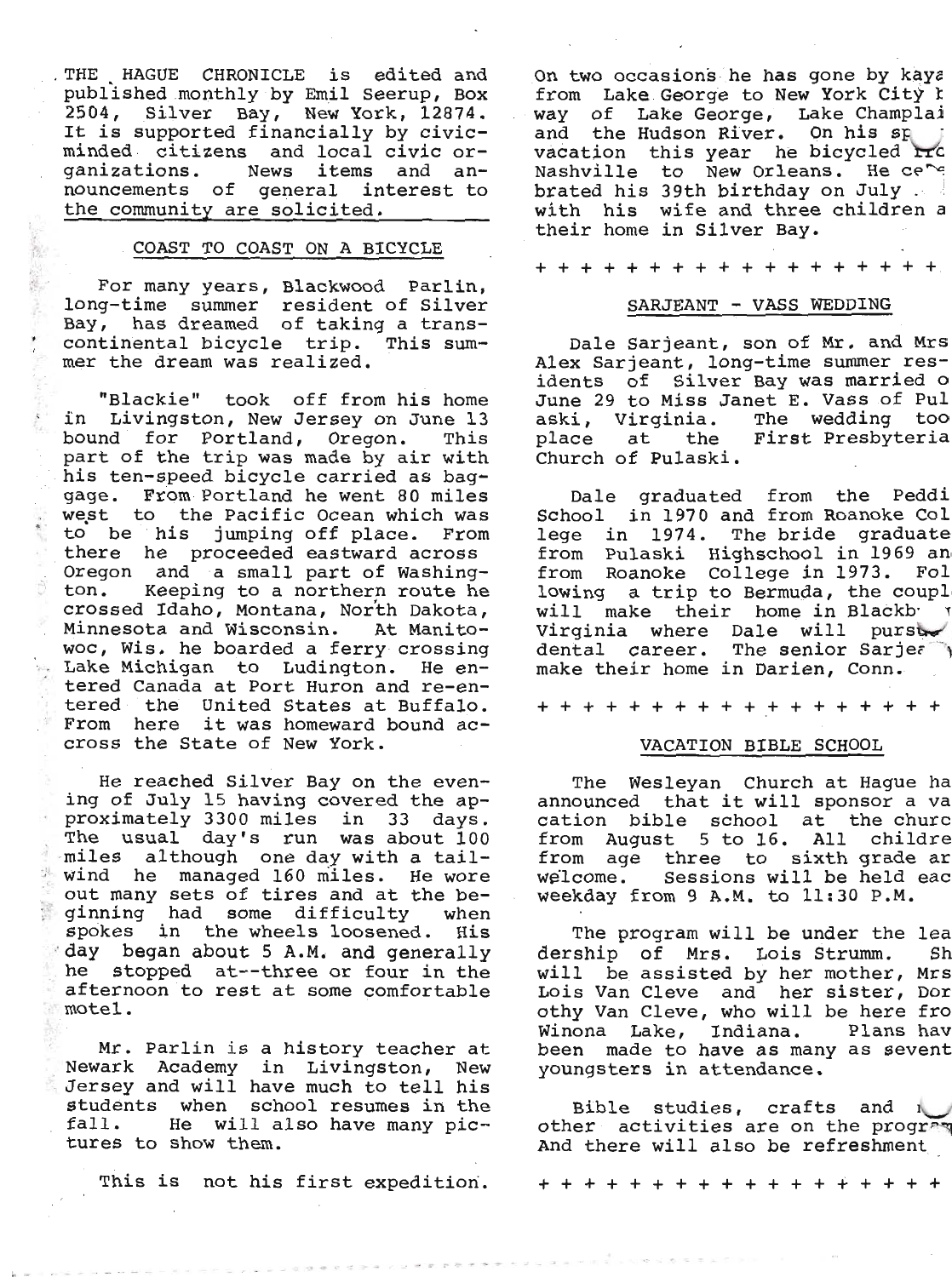### TOWN BOARD MEETING

The Town Board met on July 9 with all members present.

A bid of \$500. for the Chamber of<br>mmerce building which is to be rewed from the park and beach area mas made by Luella Grimes. Being the high bid it was accepted. It is believed the building will be used as a motel office by the Grimes.

A lengthy discussion followed the<br>request of members of the Board of<br>Assessment Review for additional compensation on account of the lengthy sessions which were held this year. By a 3 to 2 vote the Board approved payment of \$105. to each of the members.

A vacancy exists on the Board оf Election Inspectors. Each of the two Republican Committeemen submitted the name of a candidate. When neither agreed to withdraw his candidate and the Board did not feel it was proper for it to make the decision, the mat-'T was tabled until the next meeting.

**P+++++++++++++++++** 

#### SCHOOL BOARD MEETING

The Haque School Board met on July Ith with all members present.

Contracts for furnishing  $milk,$ read and rolls for the coming year rere approved.

Mrs. Joanne DeFranco was appointed art-time home economics teacher.

Tenure was granted to Mr. Biannhine, teacher of commercial subjects.

Mr. Meola was authorized to file or any title I funds which the chool district may be entitled to rom the Federal Government during he 1974-75 fiscal year.

A teacher effectiveness workshop be instituted on September 12, er the leadership of Donald McCabe. sions will be of three hours durtion and will be given one night a sek for ten weeks. The purpose of

the workshop is to teach teachers how they can become better teachers.

Norman Strumm was appointed assistant principal with additional compensation of \$300. annually.

The following committees of the Board were appointed:

Building and grounds - Bly and May Personnel - Frasier and Fitzgerald Transportation - May and Frasier BOCES and cafeteria - Frasier, Bly and Fitzgerald Insurance - Fitzgerald and Bly Executive representative to BOCES Board - Denno

+ + + + + + + + + + + + + + + + + +

#### CELEBRATES 95th BIRTHDAY

Mrs. Etta Elethorpe, a long time resident of Hague, celebrated her 95th birthday at the Glens Falls Hospital where she is making a good recovery after a slight operation. She now lives in Lake George Village.

Mrs. Elethorpe was born in Crown<br>Point on June 29, 1879, the daughter of the late Ida and Charles Thrasher. She was married to Nathan Elethorpe on November 5, 1924 in Ticonderoga. Nathan Elethorpe died many years ago. For a number of years Mrs. Elethorpe was the Haque reporter for local news papers.

Many of Mrs. Elethorpe's friends presented her with a birthday cake, cards, gifts and flowers. She says<br>she has no secret for a long life but has lived by the golden rule - "Do unto others as you would have them do unto you".

+ + + + + + + +

## MRS. MYRTLE WELLS

Mrs. Myrtle Wells passed away on July 3. Funeral services were held on July 6 at the Wilcox and Regan Funeral Chapel in Ticonderoga. Mrs. Wells was 70 years old, the widow of Leon Wells, who died last October.

Mrs. Wells is survived by her daughter, Mrs. Inza Jordon and a son,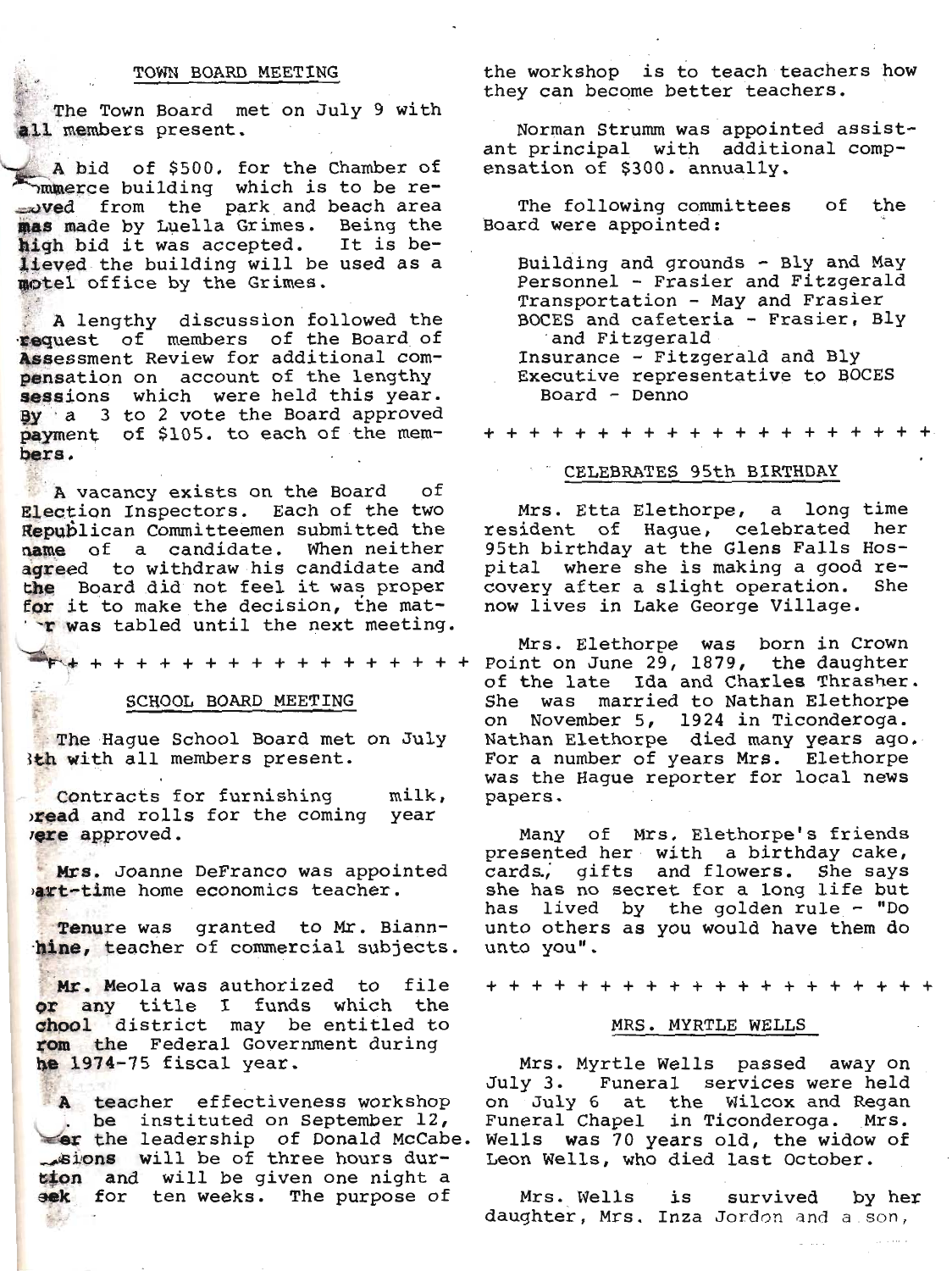Leo Wells, both of whom reside in Hague. Also surviving are three sis-<br>ters, five grandchildren and 14 great grandchildren.

Until recently Mrs. Wells has<br>lived in the Wells home on West Hague<br>Road. Her heirs are considering the<br>possibility of deeding the home-with one acre of land to the Hague Histor-<br>ical Society. If consumated, this<br>might become the answer to the long<br>felt need for a building in Hague<br>where the history of Hague in pic-<br>tures, historical documents and other<br>artifac

+++++++++++++++++++

#### LAKE GEORGE BEAUTIFICATION CONTEST

The Lake George Park Commission<br>has announced that it will hold, as<br>usual, its regular contest awarding<br>prizes for beautification within the<br>Lake George Park. Both residential<br>and commercial properties will be<br>judged in "M

Roadside views will be judged the<br>last week in July while lakeside<br>views will be judged the first week<br>in August. Marina and service sta-<br>tion beautification contests are also<br>being held with winners to be announ-<br>ced in m

It is not necessary to enter any<br>of these contests. "Just beautify<br>and we will find you", the Commission ' 8ays,

Young people ages 10 to 16 desir-<br>ing to take a trip with one of the<br>Park Commission Safety Patrol vessels<br>are asked to make their wishes known to the Park Commission. Write them<br>at their new address, Lake George<br>Battlefield Park, Lake George, N.Y.

+++++++++++++++++++

#### WE GET HELP

The other day we received a letter<br>from a long-time Hague resident off-

ering to help with the Hague Chron-<br>icle. Without hesitation, we accep-<br>ted the offer and several days later we got together with the writer, Mi

Miss Shattuck was born in Ticc.<br>deroga and moved to Hague when she<br>was nine years old. After finishing<br>highschool at Hague she attended the<br>Baptist Institute at Philadelphia,<br>where she studied to become a mis-<br>sionary. Sub ing Cornell and Columbia Nursing<br>Schools, she was certificated as a<br>Registered Nurse.

In 1945 she entered the U.S. Army Nurses Corps and was assigned to the Army Transportation Unit where she travelled four and one-half years in ships that were transporting service men and their families from one country to another. On this assignment<br>she crossed the Atlantic 36 times<br>plying between the United States and<br>England and Germany with visits to<br>France. On three occasions she tra<br>elled down the east coast through the<br>Panama C

After leaving the army with a<br>first lieutenant's commission she re-<br>turned to New York City where she<br>earned her Master's Degree in public<br>health nursing. She then spent some<br>time on New York's lower east side<br>ultimately b bilt University School of Nursing at Nashville.

Miss Shattuck returned to Hague in 1972 and is now living in a cluster of homes on Holman Hill. Currently she is assisting Miss Beste with servetarial work.

Miss Shattuck has agreed to pre,<br>pare biographies of some of the fam-<br>ous and interesting people in our<br>town. She began this assignment by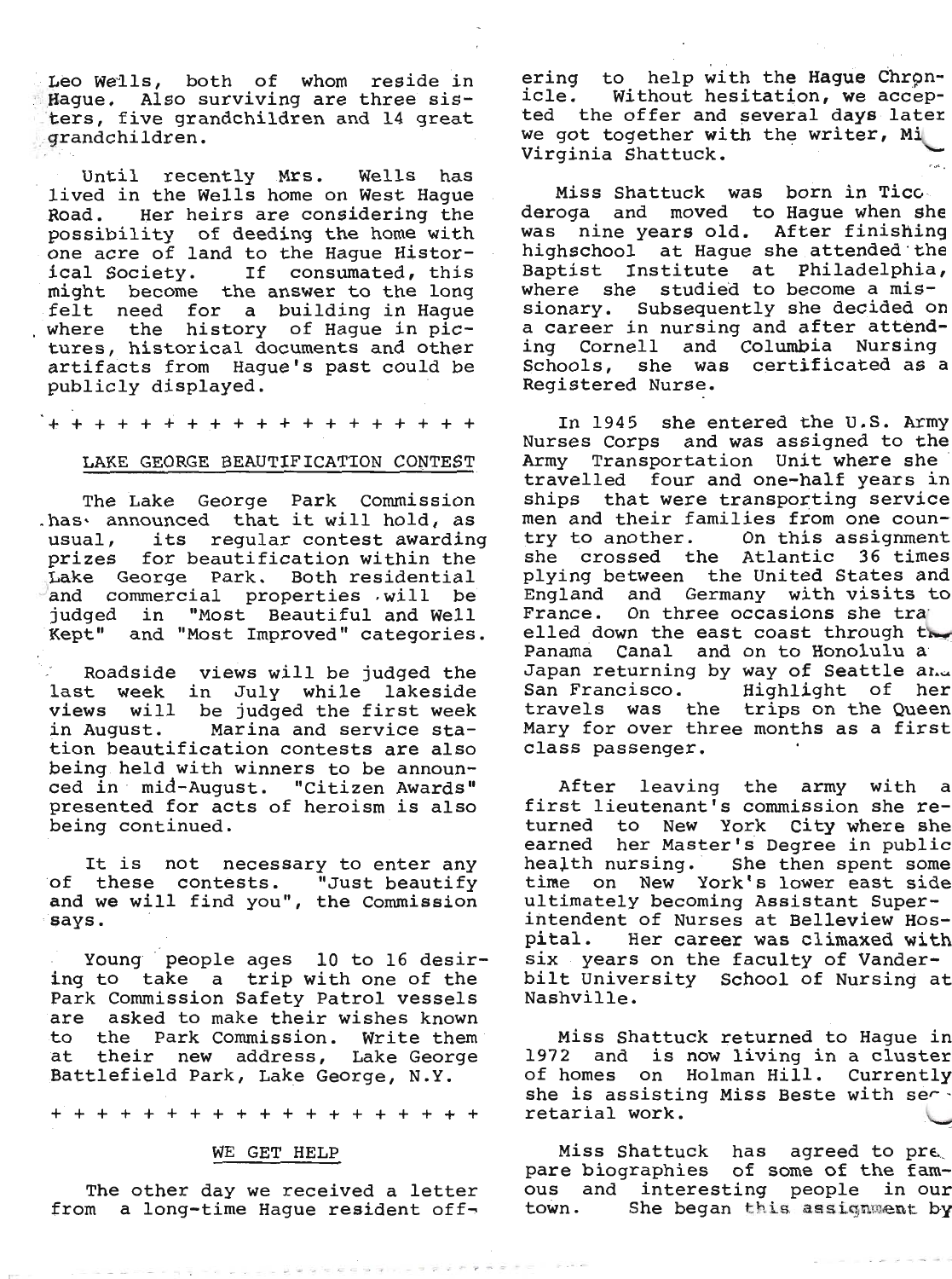arranging an interview with another Shattuck. It follows.

\* \* + + + + + + + + + + + + + + +

### A HAGUE PIONEER

The word Shattuck means - "He who swells at the sign of the little shad (fish)". It is obviously of English origin. The first Shattuck to come to this country was William Shattuck who arrived from England in 1640. His father died at sea.

The family settled in Massachusetts and then spread to New Hampshire and in the 1780's Gideon Shattuck arrived in Ticonderoga where his family settled on a plot of ground on which the Moses-Ludington Hospital now stands.

Glenn Shattuck's father, Henry, arrived in Hague from Ticonderoga in 1880 and Glenn was born in 1898 in the house in which he now lives. It is located at the end of the Shattuck obbins Road a short distance up from dd Hill Road.

When only a year and one-half old a dress-hook which he accidentally swallowed lodged in his throat. This was in the days before X-rays and his discomfort was attributed to asthma. Finally, after several years, the late Dr. Cummins was called in and miraculously he was able to get Glenn to cough up the hook. In poor health as a result, he embarked on a physical fitness program eventually developing a chest expansion of over six inches.

The Hague School did not go beyond the eighth grade but having satisfactorily passed the highschool regents examination, he went off to Bolton Landing for his highschool education. Many trips to Bolton were made on the first pair of racing skates seen on Lake George; on one occasion he skated for his life on ice not more in one-half inch thick.

He worked at many jobs. The Griffins of shoe polish fame, had a place on Gull Bay and Glenn worked for them for a number of years continuing his

association with the family when it moved to Bolton Landing. He worked in a factory in Kansas City putting fabric covering on early model airplanes and was also employed by Pratt and Whitney assembling aircraft engines. He returned to Glens Falls where he got into the used car business and later with Bromley Motors introduced the Volkswagon to the Adirondack Region.

But Glenn's great love was golf. He practiced incessantly in a meadow which surrounds his home and on one occasion split a pipe at 200 yards which was being used as his target. He joined the Warrensburg Country Club where he won several major tournaments and was runner-up to the club champion. He decided to make his own golf course and together with an associate they purchased the land and in 1951 the Queensbury Golf Club was<br>layed out, first as a nine-hole course with the second nine added a few years later. He sold out in the early sixties and returned in 1964 to the place where he was born.

Glenn was married in 1926 to Rose Seikaly who came to this country from Haifa, Palestine. They have two children, Glenn Jr. who is with IBM at Harrison, N.Y. and Marie who is married to William Creson. They live in Plainwell, Michigan.

Among other things, Glenn's father was a taxidermist. His shop still stands and is filled with relics of the past including mounted deer heads owls, fish, etc. Among them is a raven, the only one ever to have been seen in these parts.

A friendly man with a good sense of humor. Proud of his heritage, his family and his home. One can sense that he never had a lazy bone in his body.

+ + + + + + + + + + + + + + + + + +

#### FIRE DEPARTMENT BENEFIT

For the fifth year in succession<br>the employees and staff of the Silver Bay Association will sponsor a benefit for the Hague Volunteer Fire De